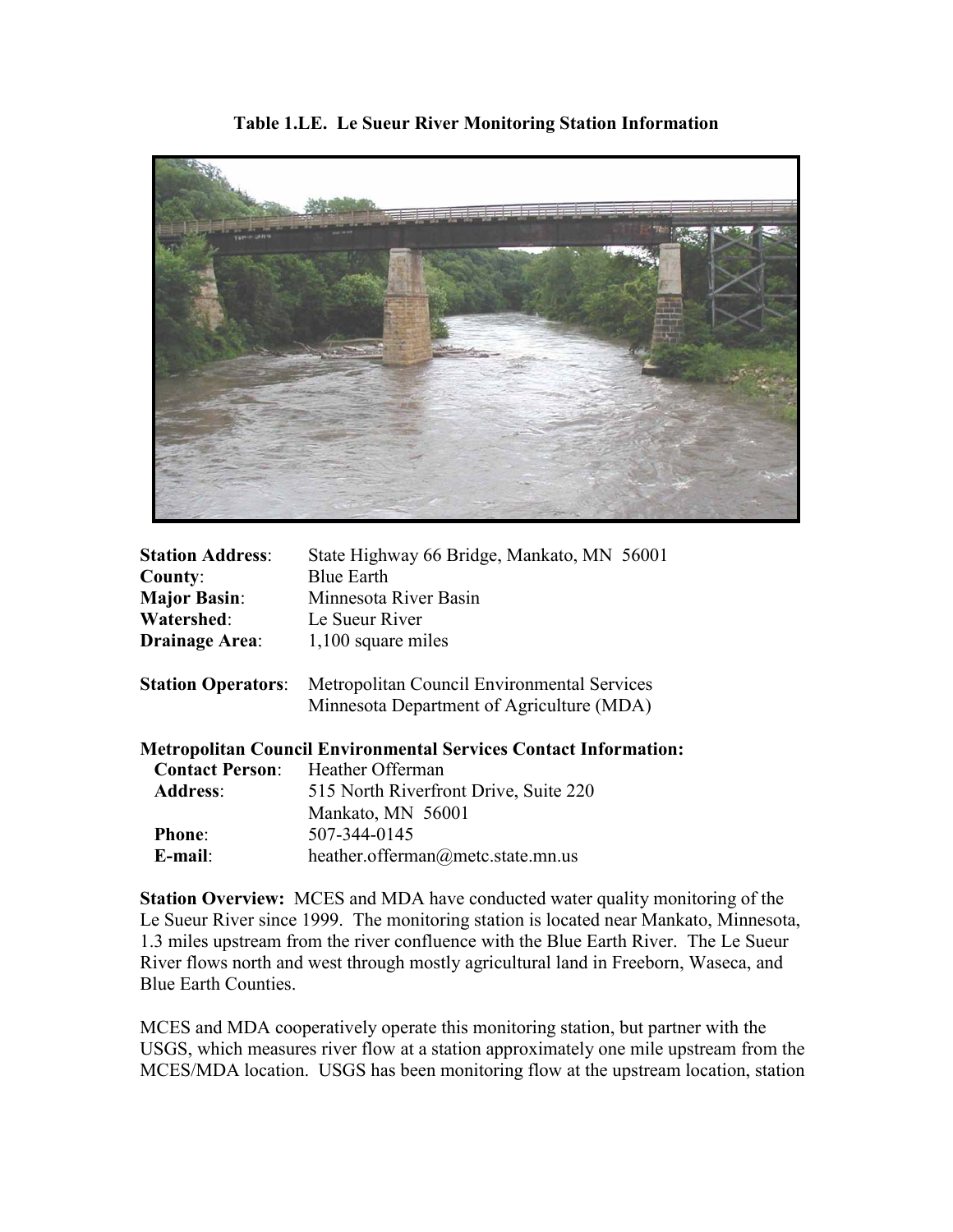number 05320500, since 1939. USGS has also intermittently collected water quality samples at their station, in 1967-1969 and 1989-1993.

**2001 Monitoring Year:** Snowmelt began during the last week of March 2001. The Le Sueur River rose rapidly, with flow increasing from 1,400 cfs on April 1, 2001 to a peak daily average flow of 13,100 cfs on April 6, 2001. This was the fourth highest peak flow on record, compared to the highest recorded daily average flow of 24,700 cfs, with a stage of 22.10 feet, on April 8, 1965.

Runoff event-based composite sampling began at the end of March and continued until the end of April, as high water conditions persisted throughout most of this time period. Composite samples were collected again in May and June following a number of significant storm events. On June 14, a rainfall event of approximately 1.50 inches resulted in the last large runoff event of 2001. Greater rainfall amounts in the surrounding area generated runoff that resulted in a peak river flow very similar to that observed in early April.

Forty-two samples were collected for water quality analysis during 2001, including 18 composite samples and 24 grab samples. The MCES annual water quality monitoring plan includes 12 monthly baseflow ("non-event") grab samples and approximately 10 to 15 flow-weighted composite samples collected during all runoff events in the open-water season (March-November). The 2001 sampling scheme met the goals of the MCES monitoring work plan.

Because of the high volumes of water in both the Minnesota and Blue Earth Rivers during the 2001 spring floods, the Le Sueur River experienced backwater conditions at the monitoring station in April. However, it was difficult to estimate exactly when and how long these conditions occurred. When in doubt, USGS data were used to generate valid flow measurements.



Samples collected from the Le Sueur River during a May 2001 storm event.

**For additional stream monitoring information and monitoring methods regarding this site, see www.metrocouncil.org/environment/RiversLakes.**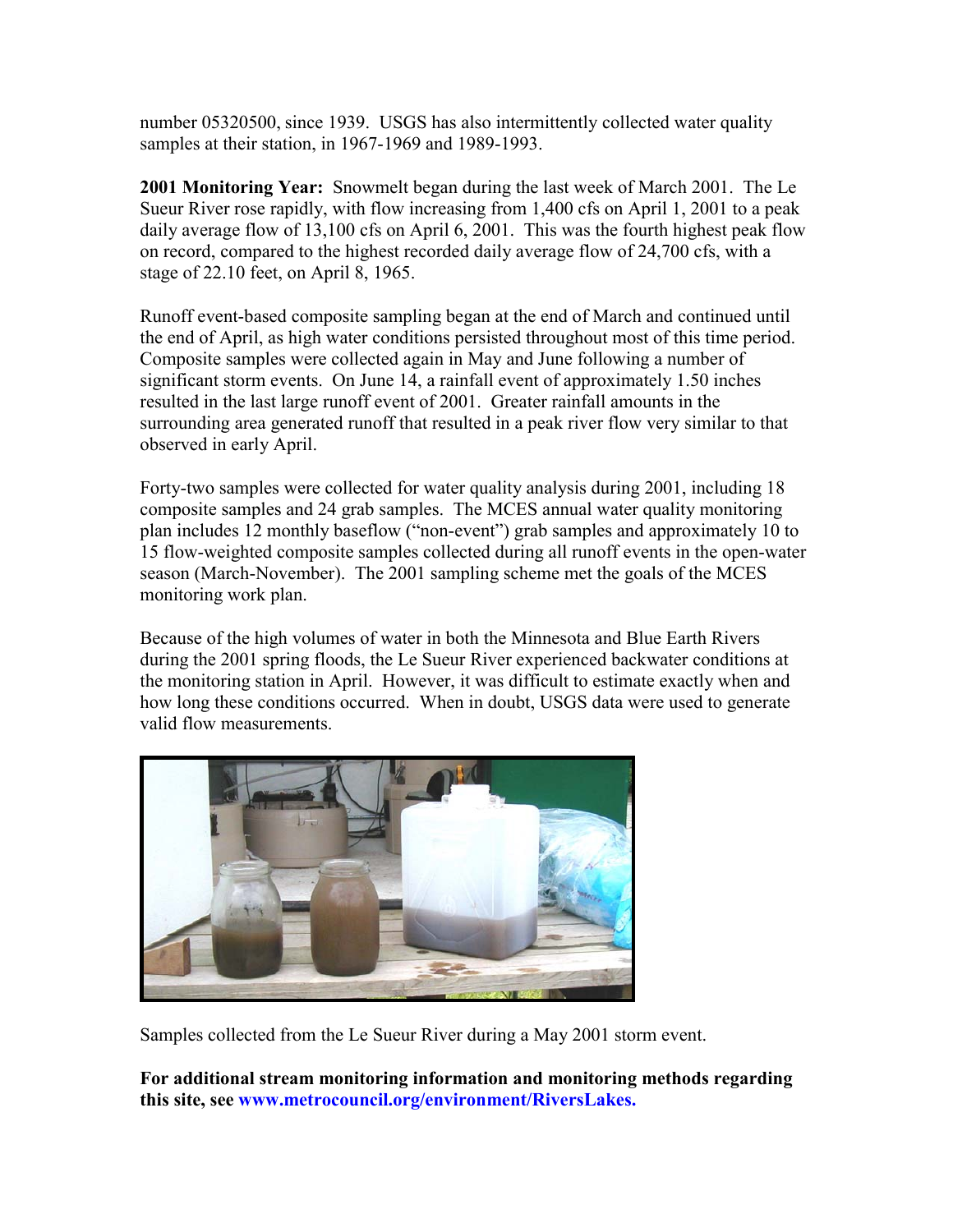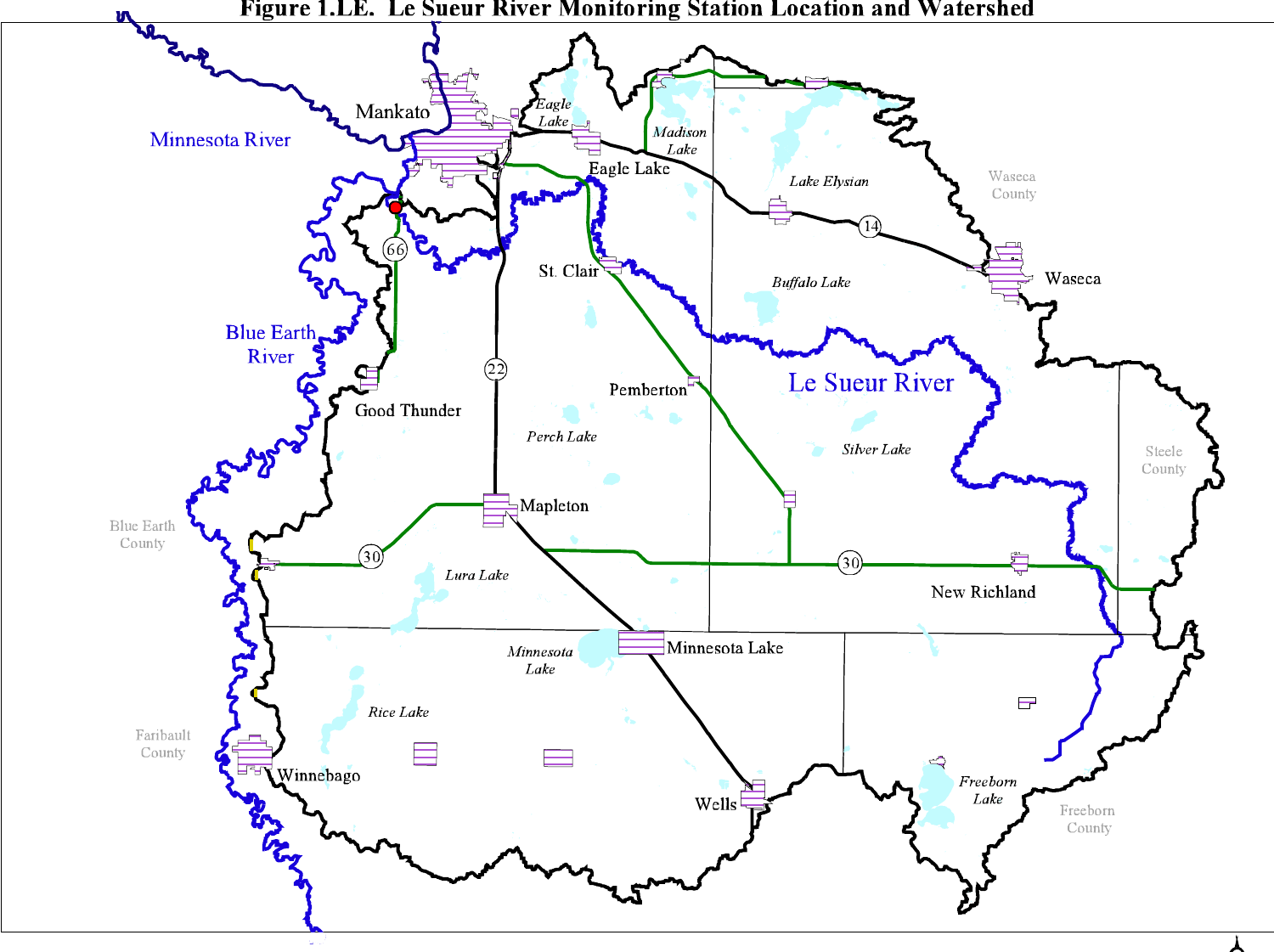

**Figure 2.LE. Le Sueur River 2001 Hydrograph with Rainfall and Sampling Information**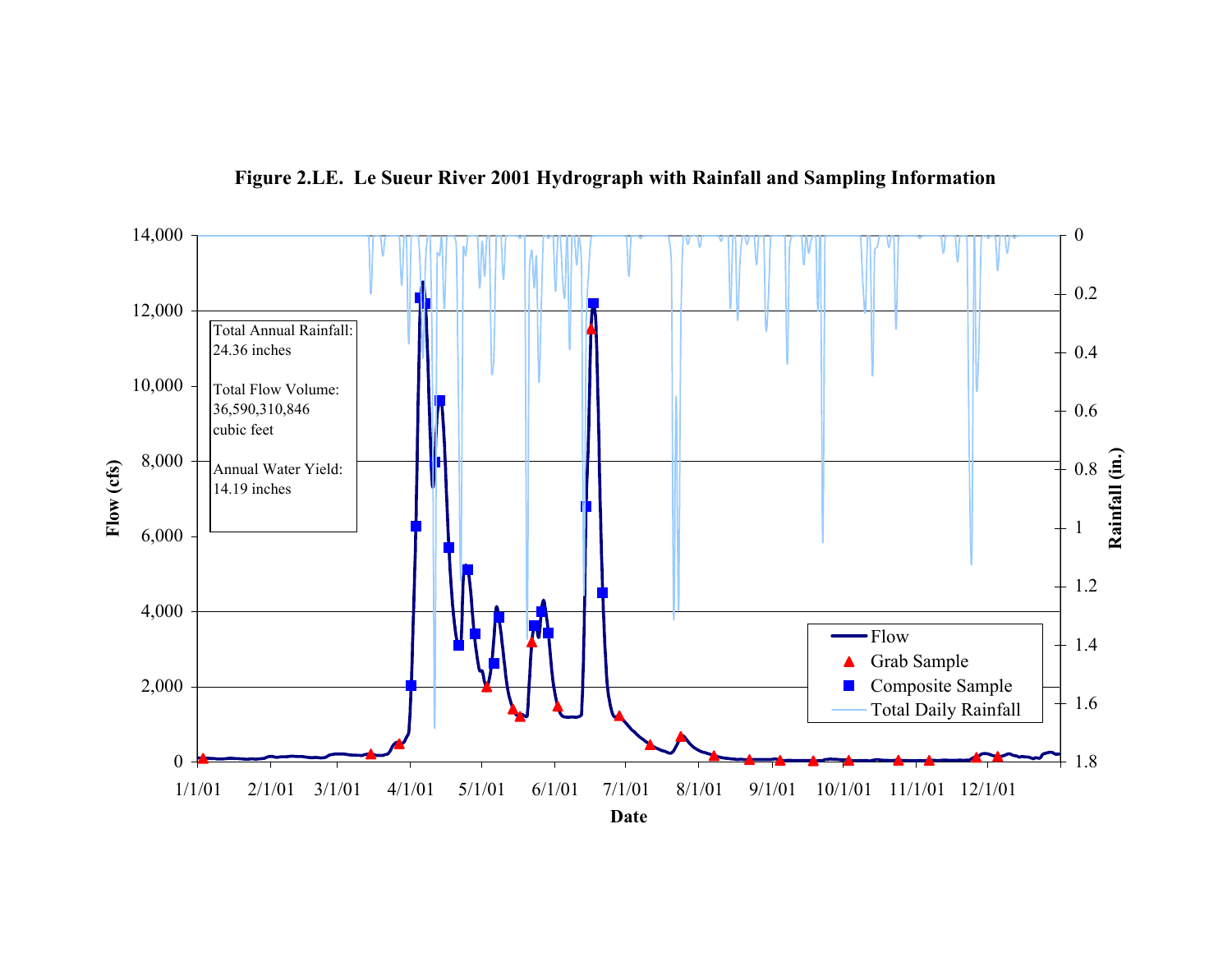| Variable                          | N  | Mean | <b>Median</b> | <b>Minimum</b> | <b>Maximum</b> | 25%  | 75%   | <b>STD</b> |
|-----------------------------------|----|------|---------------|----------------|----------------|------|-------|------------|
| Chloride, mg/L                    | 38 | 21   | 15            |                | 62             | 13   | 28    | 14         |
| Hardness, mg/L                    | 40 | 250  | 261           | 118            | 400            | 218  | 280   | 58         |
| Cadmium, ug/L                     | 27 | 0.1  | 0.1           | $0$ .          | 0.4            | 0.1  | 0.2   | 0.1        |
| Chromium, ug/L                    | 27 | 3.5  | 3.2           | 0.5            | 16.3           | 0.5  | 5.2   | 3.4        |
| Copper, ug/L                      | 27 | 7.7  | 6.0           | 3.0            | 21.3           | 3.6  | 8.7   | 5.6        |
| Lead, $ug/L$                      | 27 | 3.3  | 3.0           | 0.5            | 14.4           | 0.5  | 4.5   | 3.3        |
| Nickel, ug/L                      | 27 | 8.3  | 7.5           | 3.8            | 23.9           | 5.3  | 10.0  | 4.5        |
| $\mathbf Z$ inc, ug/ $\mathbf L$  | 27 | 19.0 | 17.0          | 1.0            | 82.0           | 3.0  | 27.0  | 19.0       |
| Nitrogen, Total Kjeldahl, mg/L    | 41 | 1.50 | 1.40          | 0.40           | 4.50           | 0.90 | 1.90  | 0.90       |
| Nitrogen, Total Nitrate, mg/L     | 42 | 8.19 | 9.70          | 0.05           | 16.20          | 5.00 | 11.46 | 4.71       |
| Phosphorus, Total, mg/L           | 41 | 0.39 | 0.31          | 0.01           | 1.50           | 0.12 | 0.47  | 0.34       |
| Phosphorus, Total Dissolved, mg/L | 41 | 0.17 | 0.15          | 0.01           | 1.00           | 0.07 | 0.25  | 0.17       |
| Solids, Total Suspended, mg/L     | 42 | 231  | 172           |                | 1110           | 22   | 291   | 264        |
| Solids, Volatile Suspended, mg/L  | 42 | 20   | 17            |                | 78             |      | 31    | 19         |
| <b>Turbidity, NTU</b>             | 41 | 69   | 40            |                | 310            | 12   | 98    | 76         |
| <b>Transparency Tube, cm</b>      | 15 | 37   | 39            |                | 60             | 18   | 59    | 20         |

**Table 2.LE. Le Sueur River 2001 Water Chemistry Information**

# **Table 3.LE. Le Sueur River 2001 Annual Loading Information\* for Suspended Solids and Nutrients**

|                                       |             |              | Annual            | <b>Flow</b>   |
|---------------------------------------|-------------|--------------|-------------------|---------------|
|                                       |             |              | <b>Normalized</b> | Weighted      |
|                                       |             | Annual       | <b>Yield</b>      | Mean          |
|                                       | Annual      | <b>Yield</b> | $(lbs/acre/in$    | Concentration |
| <b>Variable</b>                       | Load (tons) | (lbs/acre)   | of water)         | (mg/L)        |
| <b>Solids, Total Suspended</b>        | 397,145     | 1,118        | 79                | 348           |
| <b>Phosphorus, Total</b>              | 681.13      | 1.92         | 0.14              | 0.60          |
| <b>Phosphorus, Total Dissolved</b>    | 283.88      | 0.80         | 0.06              | 0.25          |
| Nitrogen, Total Nitrate+Total Nitrite | 11,356.35   | 31.97        | 2.25              | 9.95          |

\* 2001 Annual Loading Information is provisional and may be subject to minor revisions.